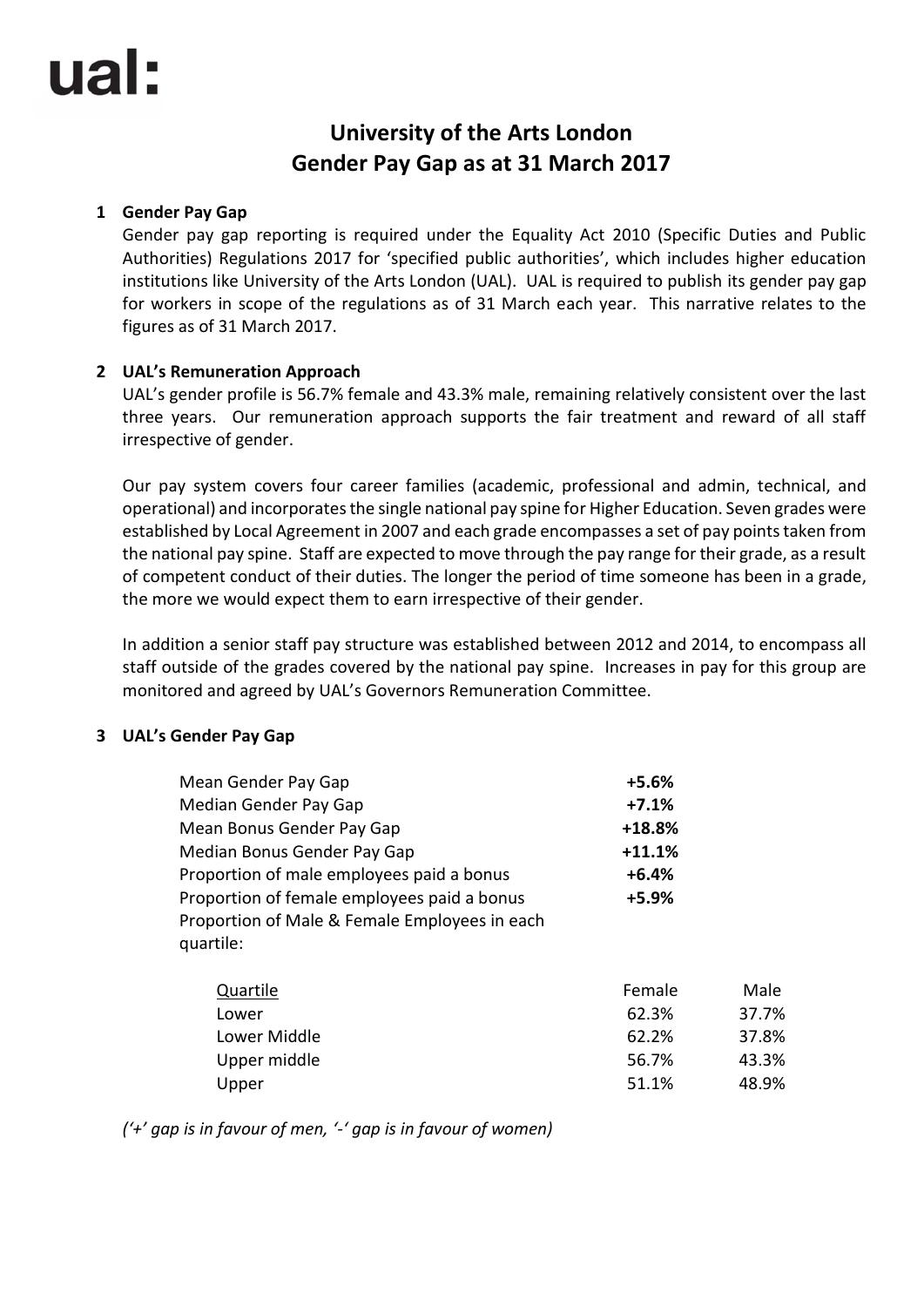### **4 Analysis of the Gender Pay Gap**

Analysis shows that 56.7% of UAL's staff are female. In terms of pay, significantly more of our lower quartile staff are female (62.3%) in comparison to our upper quartile staff (51.1%).

UAL has examined the gender imbalance in the lower quartile and concluded that it is caused by roles being filled predominantly by women. Students are employed in many of these roles and this gender balance accurately reflects our student population. Were we able to change the gender balance to 50/50 in the lower quartile, our mean and median gender pay gaps would be halved (to 2.1% and 2.6% respectively).

It is highly likely that gender segregation and the preponderance of female staff in the lower quartile is the greatest cause of our pay gap.

The actual mean pay gaps at each quartile are low: 2.1% in the lower quartile, 0.3% for the lower middle and upper middle quartiles and 1% in the upper quartile. This means staff are unlikely to be paid a salary that is more than 2% greater or less than their equivalent colleagues (regardless of gender).

The academic career family has an overall pay gap of 2.0% in favour of men. However, at Professor and Dean level the pay gap favours women.

The pay gaps at each grade within the professional and administrative career family are predominantly low, apart from amongst deputy service heads where the gap is in favour of men and at Pro Vice-Chancellor level where the gap is in favour of women.

The technical career family has an overall gap of 3.2% in favour of men, with gaps at each grade significantly lower.

The operational career family overall has a 1.8% pay gap in favour of men, however two of the three constituent grades have gaps in favour of women. There is a predominance of men in the higher grade (which has a very small population of staff), which skews the overall gap.

In summary, the gap at UAL arises from the preponderance of males in the top two tiers of the organisation and of women in the lower quartile. The occupational segregation of women in arts, design and fashion and administrative sectors and men in senior positions in HE is also likely to have an impact.

In real terms, across the University overall, there are only a handful of grades where the pay gap is greater than £1,000 p.a., and in the majority of the grades where a pay gap exists, the gap is less than £500 p.a.

#### **5 Sector comparison**

- UAL's gender pay gap of 5.6% (Mean) and 7.1% (Median) in favour of men compares with:
	- o UCEA HE benchmark of 14.1% and 14.8%
	- o Equality Challenge Unit 2016 benchmark of 18.3% and 13.7%
- This suggests UAL has a significantly smaller gender pay gap than the sector.